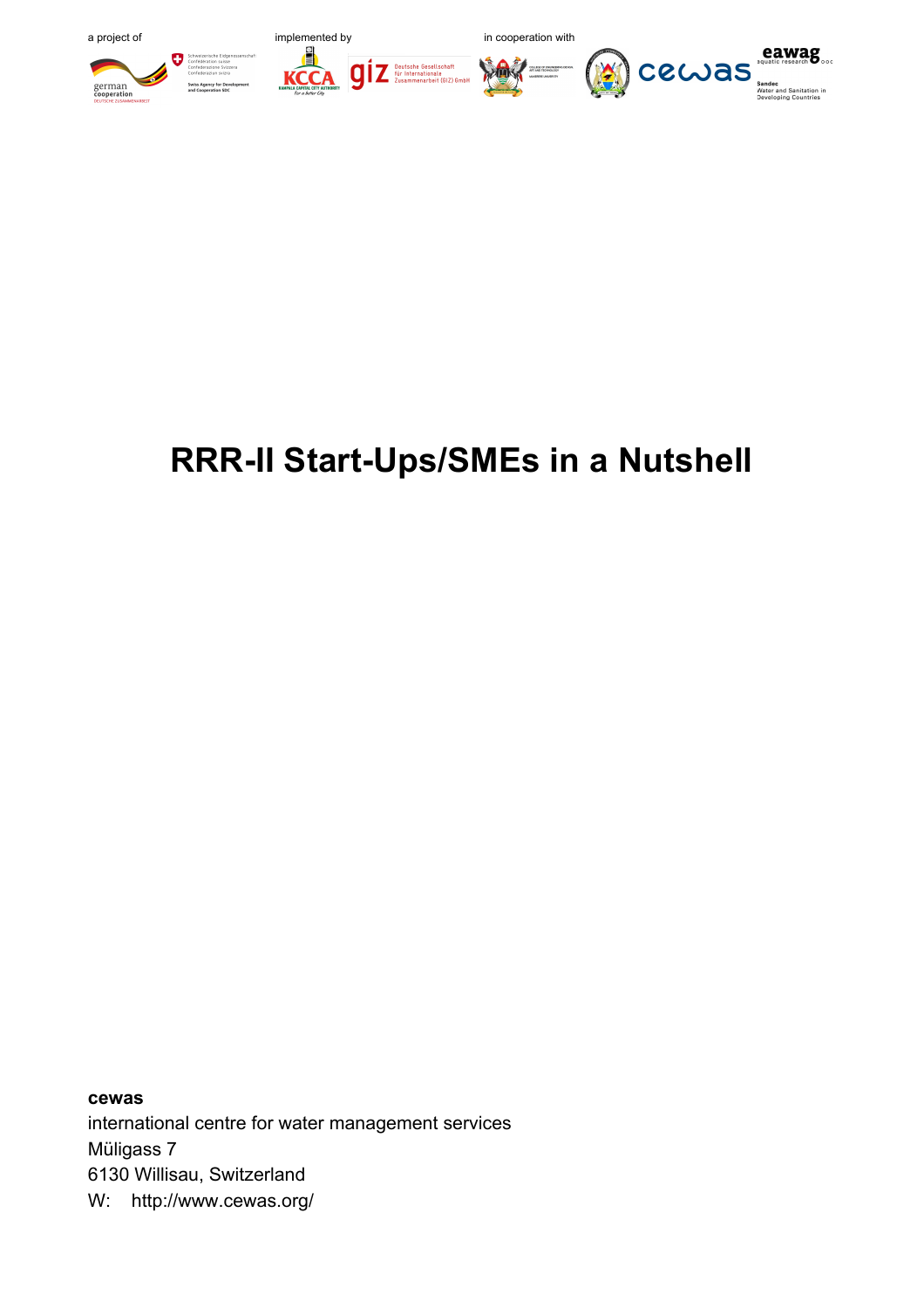

# **ABOUT THIS DOCUMENT**

This document captures information on six Start-Up/SMEs trained, coached and supported within the context of the Resources Recovery and Safe Reuse (RRR) project – Phase II – in Kampala, Uganda. RRR-II is co-funded by the Swiss Development Cooperation (SDC), and implemented by Deutsche Gesellschaft für Internationale Zusammenarbeit (GIZ) and Kampala Capital City Authority (KCCA). Implementation of training and coaching is a team effort on the part of professionals from the College of Engineering, Design, Art and Technology @ Makerere University (CEDAT), cewas (the international centre for water management services), the Swiss Federal Institute of Aquatic Science and Technology (Eawag) and Makerere University Business School (MUBS).

The following Start-Ups/SMEs are presented in a nutshell:

- Solid Waste Systems Ltd.
- Strong Youth for Development International Ltd.
- Lubaga Charcoal Briquette Co-operative Society Ltd.
- Kitambuza Village Initiative
- Sustainable Energy Answers Co Ltd.
- Kasavu Environment Group

The content of this report is the sole responsibility of cewas and does not necessarily represent the position of Kampala Capital City Authority (KCCA), the Deutsche Gesellschaft für Internationale Zusammenarbeit (GIZ) GmbH and the Swiss Development Cooperation (SDC) or other project partners.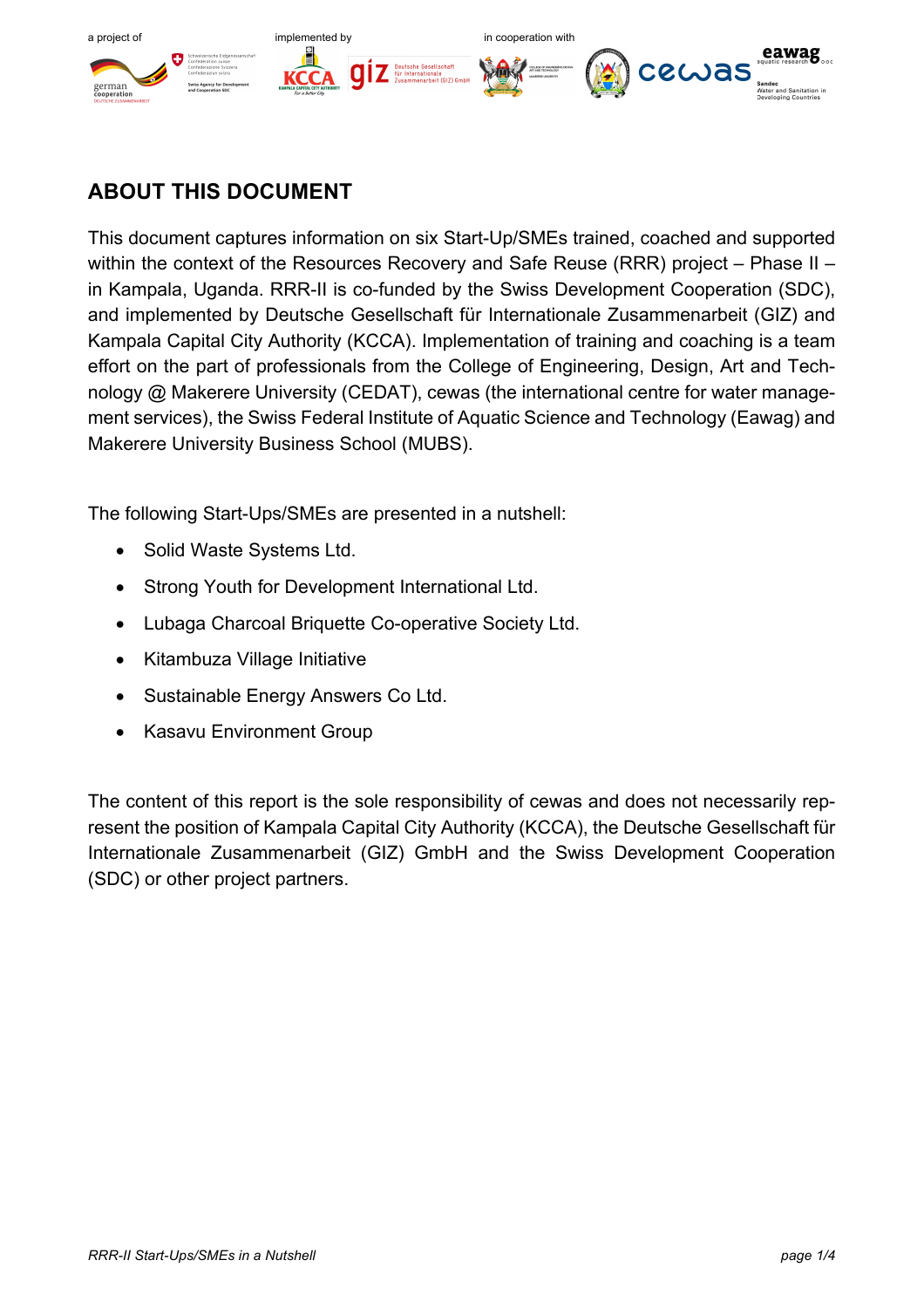

### **SOLID WASTE SYSTEMS LTD.**

Mr. Francis Ndyabawe and Mr. Medad Ainebyoona, the founders of Solid Waste Systems Ltd. (SOWAS), are looking into bioconversion of organic wastes by means of larvae of the Black Soldier Fly (BSF). The BSF larvae shall be sold as high quality feed that is rich in protein (40%) and fat (30%) to piggery and poultry farmers. During the training the team has been operating at a very small-scale on a small plot in a residential area. A Minumum Viable Product (MVP) test with poultry farmers had been successful. However, SOWAS still needs to acquire deeper understanding of technical and operational process knowhow and costs incurred in the production at a larger-scale. Therefore, as of today, it is still more a business idea than a business. They partnered up with the NGO Water for People for knowhow transfer in BSF larvae production.

#### **STRONG YOUTH FOR DEVELOPMENT INTERNATIONAL LTD.**

Strong Youth for Development International Ltd. (SY4Din) has been registered in March 2013. It was founded by Mr. Ayesiga John Bosco and co-founded by Mr. Fred Asiimwe with a start-up capital of Uganda shillings 8.5 million in cash and assets. SY4DIN is located in Wakiso District and provides brooding kits with compatible briquettes from faecal sludge for heat generation to poultry farmers; energy saving stoves and compatible briquettes to households and institutions; char and manure from faecal sludge to farmers in nursery beds and horticulture; and pavers from faecal sludge to construction companies.

#### **LUBAGA CHARCOAL BRIQUETTE CO-OPERATIVE SOCIETY LTD.**

Lubaga Charcoal Briquette Co-operative Society Ltd. (LUCHACOS, formerly known as KALOCODE - Kasubi Parish Local Community Development Initiative) is a registered company owned by Mr. Moses Nadiope. LUCHACOS uses carbonised organic wastes - mainly Matooke residues blended with other seasonal organic wastes such as sugar cane, jackfruit, etc. - to produces stick-type briquettes as affordable and effective source of energy for cooking to institutions (poultry farms, schools, etc.) and low-income households. Their briquettes have been branded "myKOOK" and are registered as trademark under the Trademark Act since June 2016.

#### **KITAMBUZA VILLAGE INITIATIVE**

Kitambuza Village Initiative (KVI) is a registered Community Based Organization producing briquettes - an alternative source of energy - from bio-degradable waste for households and institutions (schools, poultry farmers, etc.).